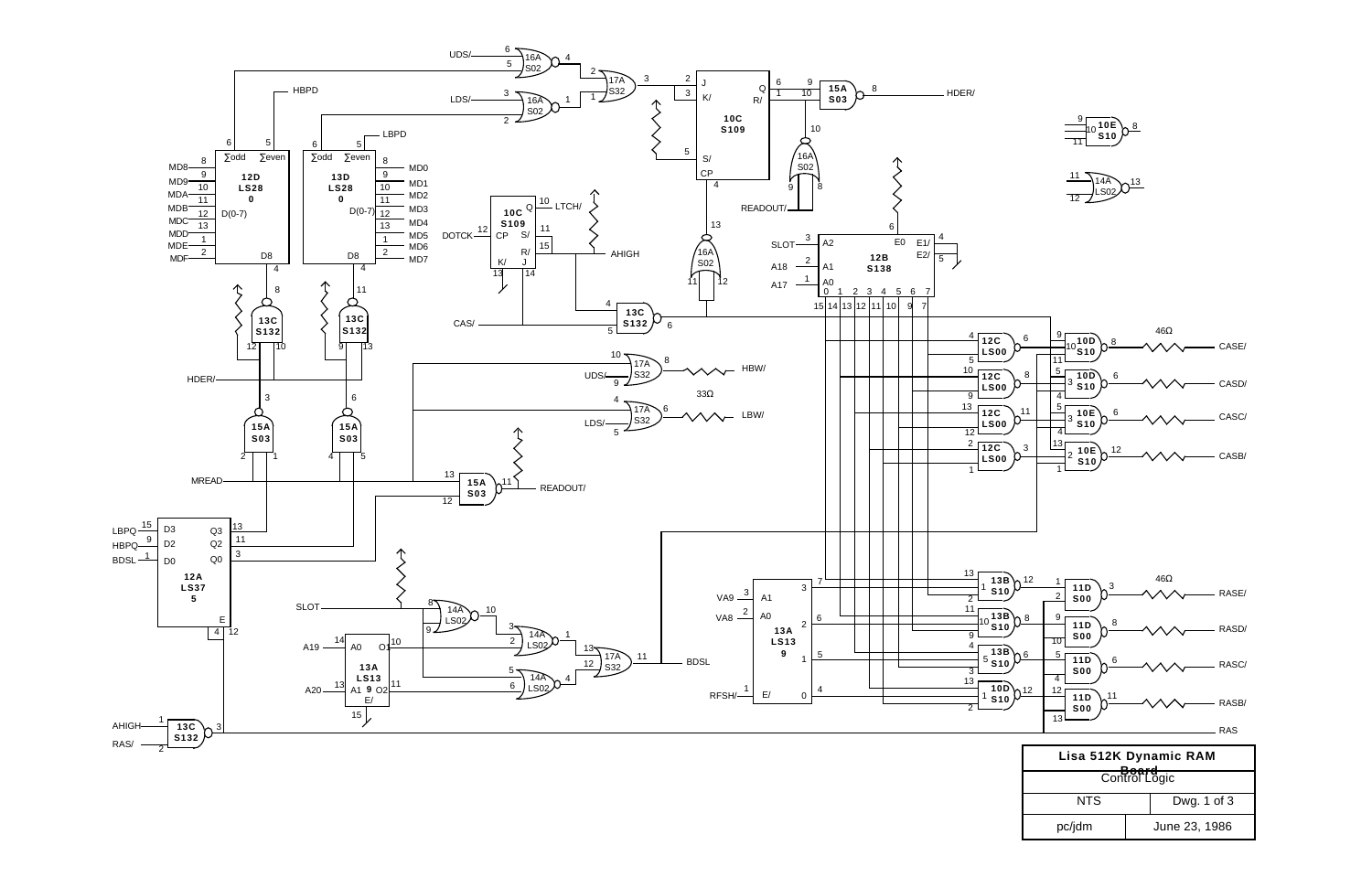| Lisa 512K Dynamic RAM |  |                 |  |
|-----------------------|--|-----------------|--|
| Memory Array          |  |                 |  |
| NTS                   |  | Dwg. $2$ of $3$ |  |
| pc/jdm                |  | June 23, 1986   |  |



|                                                                                                                       |                                                                                                                                                   | Low<br><b>Byte</b>            |                                                                                                                                |                                                                                                                             |                                      |
|-----------------------------------------------------------------------------------------------------------------------|---------------------------------------------------------------------------------------------------------------------------------------------------|-------------------------------|--------------------------------------------------------------------------------------------------------------------------------|-----------------------------------------------------------------------------------------------------------------------------|--------------------------------------|
| RASC/<br>CASC/_                                                                                                       |                                                                                                                                                   | RASD/__<br>CASD/ <sub>-</sub> | RASE/<br>CASE /                                                                                                                |                                                                                                                             |                                      |
| 14B<br>╥╥╥<br>15B<br>l III II<br>16B<br>┉<br>17B<br>ШШ<br>18B<br>┉<br>19B<br>l III II<br>20B<br>┉<br>21 B<br>┉<br>22B | 14C<br>TITTIT<br>15C<br>11   1   1   1<br>16C<br>ण्णण<br>17C<br>шш<br>18C<br>┉<br>19C<br>$\mathbf{m}$<br>20C<br>╥╥╥╥<br>21C<br>╥╥╥╥<br><b>22C</b> |                               | <b>14D</b><br>णाा।<br>15D<br>111 11 11<br>16D<br>mm<br>17D<br>गा गा<br>18D<br>mm<br>19D<br>mm<br>20D<br>mm<br>21D<br>mm<br>22D | 14E<br>mm<br>15E<br>11 11 11 11<br>16E<br>mmm<br>17E<br>mm<br>18E<br>┉<br>19E<br>11 11 11 1<br>20E<br>┉<br>21E<br>mm<br>22E | LBW/<br>LBA0<br>LBA1                 |
|                                                                                                                       |                                                                                                                                                   |                               |                                                                                                                                |                                                                                                                             | LBA2<br>LBA3<br>LBA4<br>LBA5<br>LBA6 |
|                                                                                                                       |                                                                                                                                                   |                               |                                                                                                                                |                                                                                                                             | LBA7                                 |